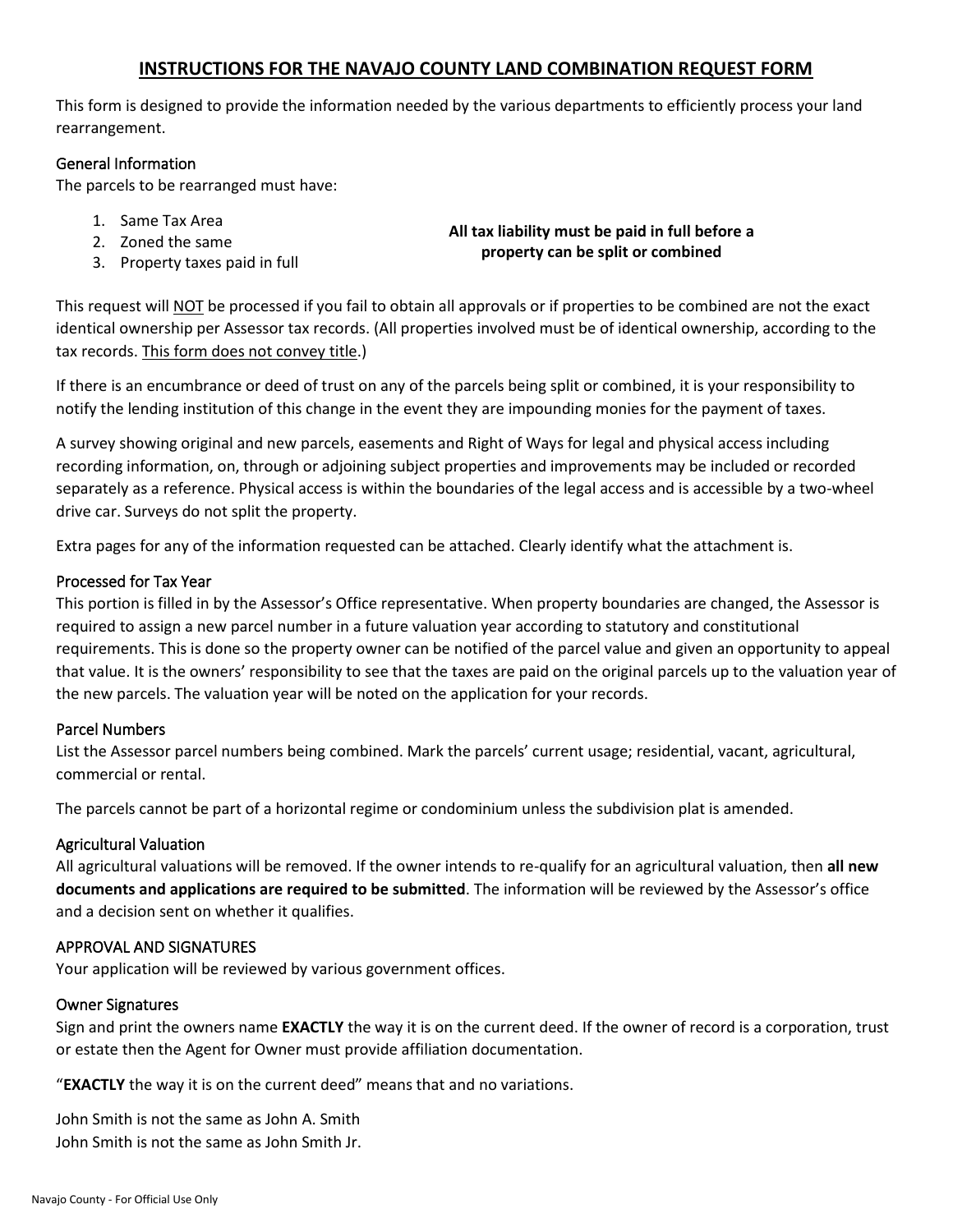John Smith is not the same as John Smith and Jane Smith John Smith is not the same as John Smith and Jane Doe John Smith is not the same as John Smith Company John Smith is not the same as John Smith Trust

Provide a contact mailing address, daytime phone number and / or an email address.

## **CURRENT parcels**

Provide Assessor's parcel number, street address, tax area, county zone, and existing access and utility easements. The tax area code and county zone can be found from the Navajo county parcel search. Additional parent parcels may be described by attaching sheets continuing the number sequence and in the same format.

## **Dedication of proposed easements must occur through a separate instrument.**

### Fees

The processing fee of a two-parcel combination or split is \$200, then \$50 for each additional parcel. Payment needs to be made out to the "**Navajo County Assessor's Office**".

## Payment Options

Payment can be sent with the form using cash, check, or money order; or by debit/credit card after the form is approved **do not put your card information on the form**. Please send payment(s) to:

Navajo County Assessor's Office P.O. Box 668 Holbrook, AZ 86025